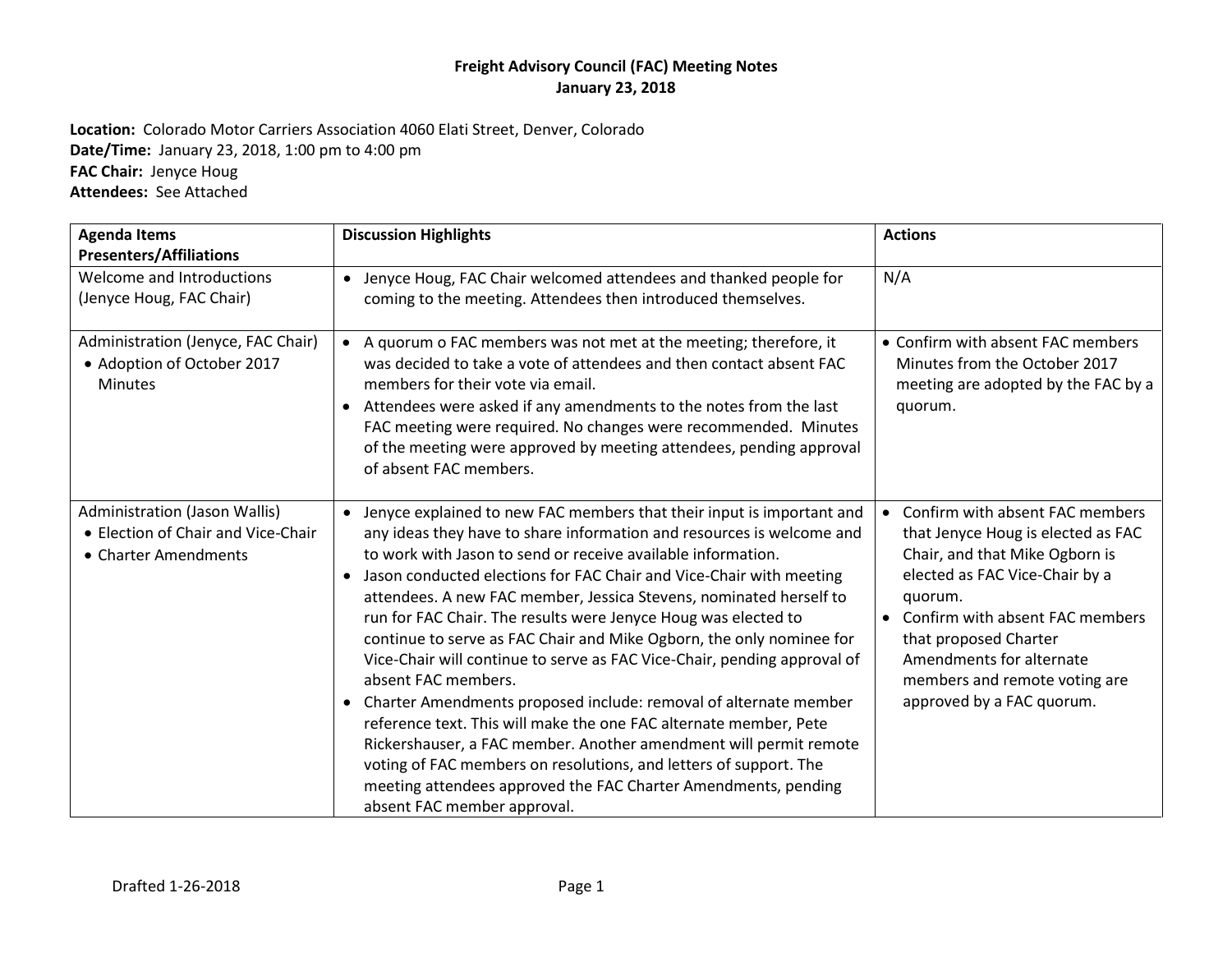| <b>Agenda Items</b><br><b>Presenters/Affiliations</b>                                                                | <b>Discussion Highlights</b>                                                                                                                                                                                                                                                                                                                                                                                                                                                                                                                                                                                                                                                                                                                                                                                                                                                                                                                                                                                                                                                                                                                                                                                                                                                                                                                                                                                                                                                           | <b>Actions</b>                                                                                                                                                                                                               |  |
|----------------------------------------------------------------------------------------------------------------------|----------------------------------------------------------------------------------------------------------------------------------------------------------------------------------------------------------------------------------------------------------------------------------------------------------------------------------------------------------------------------------------------------------------------------------------------------------------------------------------------------------------------------------------------------------------------------------------------------------------------------------------------------------------------------------------------------------------------------------------------------------------------------------------------------------------------------------------------------------------------------------------------------------------------------------------------------------------------------------------------------------------------------------------------------------------------------------------------------------------------------------------------------------------------------------------------------------------------------------------------------------------------------------------------------------------------------------------------------------------------------------------------------------------------------------------------------------------------------------------|------------------------------------------------------------------------------------------------------------------------------------------------------------------------------------------------------------------------------|--|
| Risk and Resiliency Program (Oana<br>Deselnicu, CDOT)<br>Program History and<br>Overview<br><b>Grant Opportunity</b> | • Colorado experience six natural disasters in the past seven years.<br>• Examples are the 2013 floods, 2016 rockfall in Glenwood Canyon, etc.<br>• I-70 Resiliency Pilot assessed the corridors risk to multiple event types<br>for multiple assets. The system used is called criticality analysis.<br>• CDOT desires to use recommendations from the I-70 Resilliency Pilot to<br>institute a statewide resiliency program at CDOT.<br>• Oana Deselnicu will serve as the CDOT lead for this program working in<br>CDOT's Systems Planning.<br>CDOT is in the process of applying for a grant from FHWA that is titled:<br>Resilience and Durability to Extreme Weather Pilot Program. The grant is to<br>address one of three areas related to deploying resilience solutions:<br>1. Integrating resilience and durability into agency practices;<br>2. Using available tools and resources to assess the vulnerability and<br>risk of transportation projects or systems; or<br>3.<br>Deploying a resilience solution and monitoring performance.<br>• Oana requested a letter of support from the FAC for this grant proposal.<br>• The CDOT resiliency program will eventually assess all CDOT system<br>facilities, depending on available funding.<br>• Statewide resiliency standards developed by CDOT could potentially be<br>adopted by MPOs and other entities.<br>• Resiliency criteria would also eventually be used in project development<br>or selection processes. | • Confirm with absent FAC members<br>they approve providing a letter of<br>support for the FHWA grant<br>application for Resiliency and<br>Durability to Extreme Weather Pilot<br>Program that is due on February<br>$9th$ . |  |
| Major Project Update I-25 South<br>Gap Environmental Assessment<br>(Sean Brewer, CDOT)                               | • A Planning and Environmental Linkages (PEL) Study started along I-25<br>between E-470 and Monument - 34 mile segment.<br>• Currently starting an Environmental Assessment (EA) for 18 miles of this<br>same stretch of roadway between Castle Rock and Monument where<br>roadway is 2-lane highway.<br>Assessing adding a travel lane in each direction with alternatives for<br>either a general purpose (GP) lane or an express toll lane (ETL).<br>It is an expedited schedule with a decision document to be ready by<br>May 2018 and construction to begin in fall of 2018.                                                                                                                                                                                                                                                                                                                                                                                                                                                                                                                                                                                                                                                                                                                                                                                                                                                                                                     | • Confirm with Sean Brewer a I-25 Gap<br>project update for next FAC or<br>Steering Committee meeting.                                                                                                                       |  |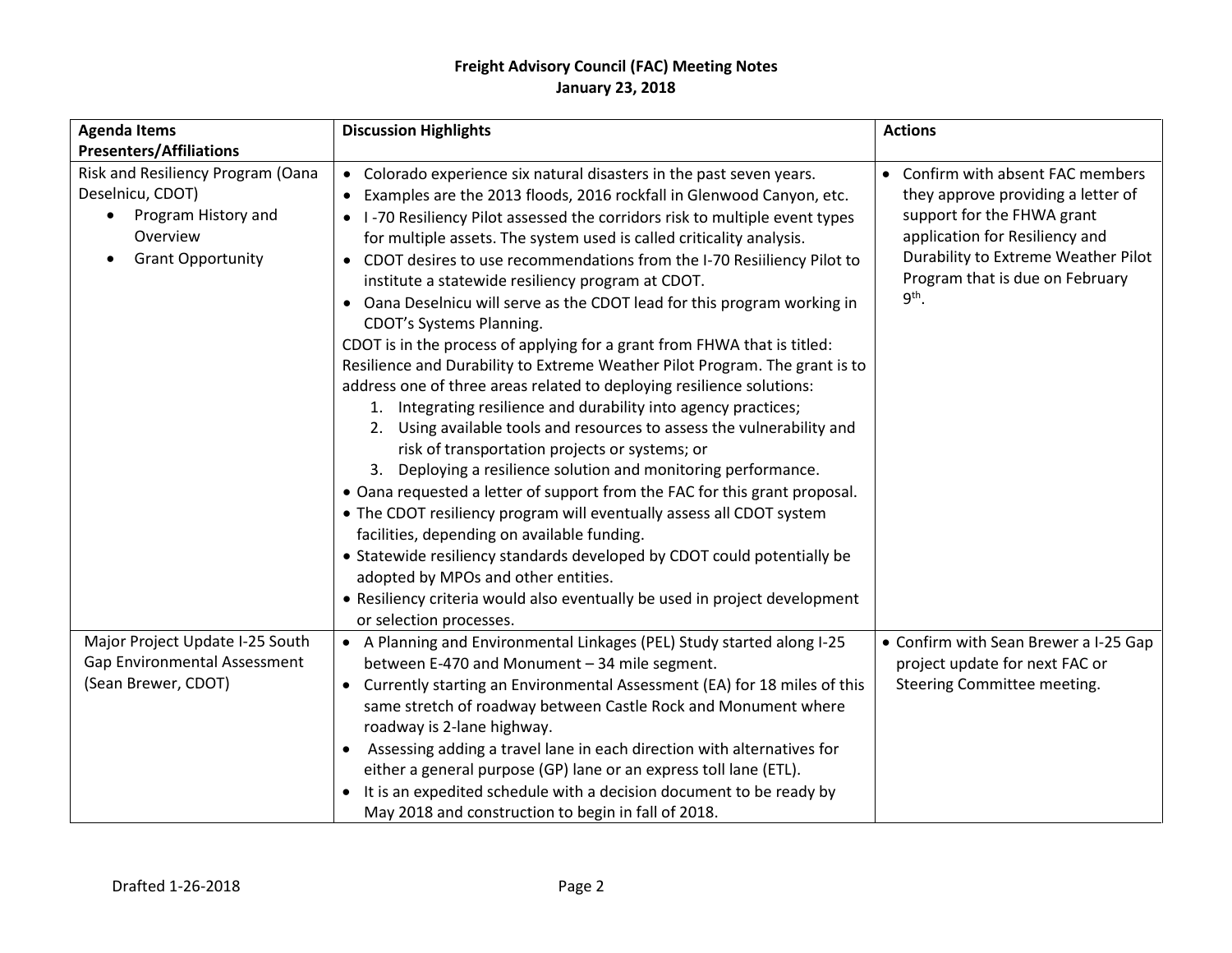| <b>Agenda Items</b>            | <b>Discussion Highlights</b>                                                                                                                                                                                                                                                                                                                                                                                                                                                                                                                                                                                                                                                                                                                                                                                                                                                                                                                                                                                                                                                                                                                                                                               | <b>Actions</b> |
|--------------------------------|------------------------------------------------------------------------------------------------------------------------------------------------------------------------------------------------------------------------------------------------------------------------------------------------------------------------------------------------------------------------------------------------------------------------------------------------------------------------------------------------------------------------------------------------------------------------------------------------------------------------------------------------------------------------------------------------------------------------------------------------------------------------------------------------------------------------------------------------------------------------------------------------------------------------------------------------------------------------------------------------------------------------------------------------------------------------------------------------------------------------------------------------------------------------------------------------------------|----------------|
| <b>Presenters/Affiliations</b> |                                                                                                                                                                                                                                                                                                                                                                                                                                                                                                                                                                                                                                                                                                                                                                                                                                                                                                                                                                                                                                                                                                                                                                                                            |                |
|                                | • Identified traffic is approximately 8.4% freight today, and possibly 11%<br>by 2040.<br>• The corridor is a federally designated High Priority Corridor for freight<br>movement as the El Camino Real Corridor within Colorado (all of I-25)<br>and extending to other states.<br>Will bring more information on project process at the next FAC (or<br>$\bullet$<br>Steering Committee) meeting.<br>FAC members are generally opposed to the ETL option. Noted that ETL<br>have marginal benefits and encourage the GP lane option.<br>Between ETL and GP lanes alternatives the environmental impacts are<br>similar; operational evaluation will cover transit - right now only service<br>is Bustang.<br>It was also noted that SB 267 funds have been considered as a potential<br>funding source for managed lanes. ETLs are marginally a higher cost to<br>build compared to a GP lane.<br>• A discussion about the target audience for ETLs and the average income<br>of households; main intention of Peak Period Shoulder Lanes (PPSL) is<br>to maximize through put of traffic during high peak travel times. Same<br>analysis that was done for I-70 Mountain PPSL will be conducted for the |                |
|                                | I-25 Gap project.<br>Question was raised as to how much freight considerations will be<br>$\bullet$<br>incorporated into the alternatives analysis - they will consider all<br>impacts.<br>Reliability of travel (Travel Time Index, TTI) will be assessed for all<br>options. Issue is recreational travel over the weekends and commuter<br>traffic.<br>A FAC member noted the need to include resiliency too.<br>Consultant for project noted that increased shoulder widths will assist<br>with incident management issues $-$ as currently there are no shoulders<br>along the gap. There will also be wildlife crossings installed as roadkill is<br>another safety and mobility concerns along this stretch of highway.                                                                                                                                                                                                                                                                                                                                                                                                                                                                             |                |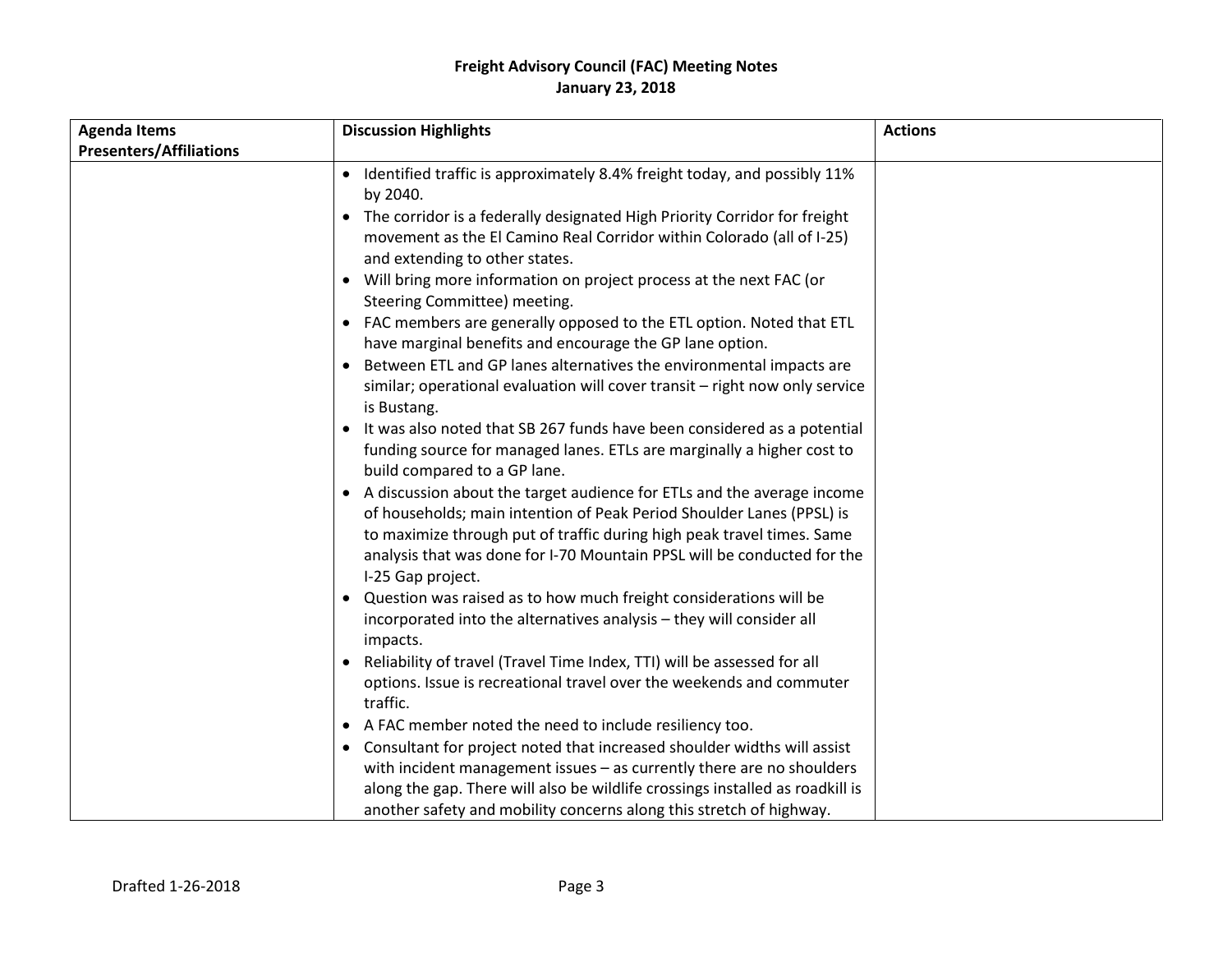| <b>Agenda Items</b>                                   | <b>Discussion Highlights</b>                                                                                                                                                                                                                                                                                                                                                                                                                                                                                                                                                                                                                                                                                                                                                                                                                                                                                                                                                                                                                                                                                                                                                                                                                                                                                                                                                                                                                                                                                                                                        | <b>Actions</b>                                                                                    |  |
|-------------------------------------------------------|---------------------------------------------------------------------------------------------------------------------------------------------------------------------------------------------------------------------------------------------------------------------------------------------------------------------------------------------------------------------------------------------------------------------------------------------------------------------------------------------------------------------------------------------------------------------------------------------------------------------------------------------------------------------------------------------------------------------------------------------------------------------------------------------------------------------------------------------------------------------------------------------------------------------------------------------------------------------------------------------------------------------------------------------------------------------------------------------------------------------------------------------------------------------------------------------------------------------------------------------------------------------------------------------------------------------------------------------------------------------------------------------------------------------------------------------------------------------------------------------------------------------------------------------------------------------|---------------------------------------------------------------------------------------------------|--|
| <b>Presenters/Affiliations</b>                        |                                                                                                                                                                                                                                                                                                                                                                                                                                                                                                                                                                                                                                                                                                                                                                                                                                                                                                                                                                                                                                                                                                                                                                                                                                                                                                                                                                                                                                                                                                                                                                     |                                                                                                   |  |
|                                                       | • Rail was assessment for this area in the PEL study and will be part of the<br>conversation for the EA too.                                                                                                                                                                                                                                                                                                                                                                                                                                                                                                                                                                                                                                                                                                                                                                                                                                                                                                                                                                                                                                                                                                                                                                                                                                                                                                                                                                                                                                                        |                                                                                                   |  |
| Major Project Update SH 71<br>(Randy Grauberger, WSP) | • A study of alternatives along SH 71 to entice more truck traffic is<br>occurring; several alternatives will be explored and assessed during the<br>study.<br>Consultant also conducted the Eastern Mobility Study that included all<br>$\bullet$<br>freight modes: truck, rail, air and pipeline.<br>Idea is to get more truck traffic on SH 71 and less truck traffic on I-25.<br>$\bullet$<br>• SH 71 is the only segment along the Ports to Plains Corridor that is not<br>improved to accommodate trucks, except for another smaller<br>unimproved section in Nebraska (near the Colorado border). Nebraska<br>contends that they will improve their section of SH 71, if Colorado<br>improves their portion.<br>• Study schedule is to finish by April 2018, with stakeholder outreach in<br>March 2018 before plan is finalized.<br>Various questions about costs differentials of alternatives.<br>$\bullet$<br>Currently there is a lack of shoulders along this corridor - one<br>$\bullet$<br>alternative includes 8ft shoulders. A FAC members suggested 10-foot<br>shoulder be considered as trucks pulling off the road with 8ft would still<br>be in the travel-way.<br>Super 2 option with 40ft roadway width would cost between \$1.75 and<br>\$2.7 million per mile, Super 2 with center turn lane would cost between<br>\$2.7 and \$4.2 million per mile and it is estimated that a four-lane<br>divided highway would cost between \$4.8 and \$7.5 million per mile.<br>Question was raised if a diversion model had been run yet - the answer | • Consider coming back with update<br>on study results at next full FAC<br>meeting in April 2018. |  |
| Major Project Update 25 Central                       | was no, not yet.<br>• A PEL study of I-25 from Sante Fe to 20 <sup>th</sup> Street is starting.                                                                                                                                                                                                                                                                                                                                                                                                                                                                                                                                                                                                                                                                                                                                                                                                                                                                                                                                                                                                                                                                                                                                                                                                                                                                                                                                                                                                                                                                     | • None, information only.                                                                         |  |
| Planning and Environmental                            | • There are 14 ramps on this six-mile segment of I-25. Part of the study                                                                                                                                                                                                                                                                                                                                                                                                                                                                                                                                                                                                                                                                                                                                                                                                                                                                                                                                                                                                                                                                                                                                                                                                                                                                                                                                                                                                                                                                                            |                                                                                                   |  |
| Linkages (PEL) Study (Steve                           | will evaluate opportunities to consolidate ramps.                                                                                                                                                                                                                                                                                                                                                                                                                                                                                                                                                                                                                                                                                                                                                                                                                                                                                                                                                                                                                                                                                                                                                                                                                                                                                                                                                                                                                                                                                                                   |                                                                                                   |  |
| Sherman, CDOT)                                        | Railroad relocation at 6 <sup>th</sup> and Alameda being re-evaluated.                                                                                                                                                                                                                                                                                                                                                                                                                                                                                                                                                                                                                                                                                                                                                                                                                                                                                                                                                                                                                                                                                                                                                                                                                                                                                                                                                                                                                                                                                              |                                                                                                   |  |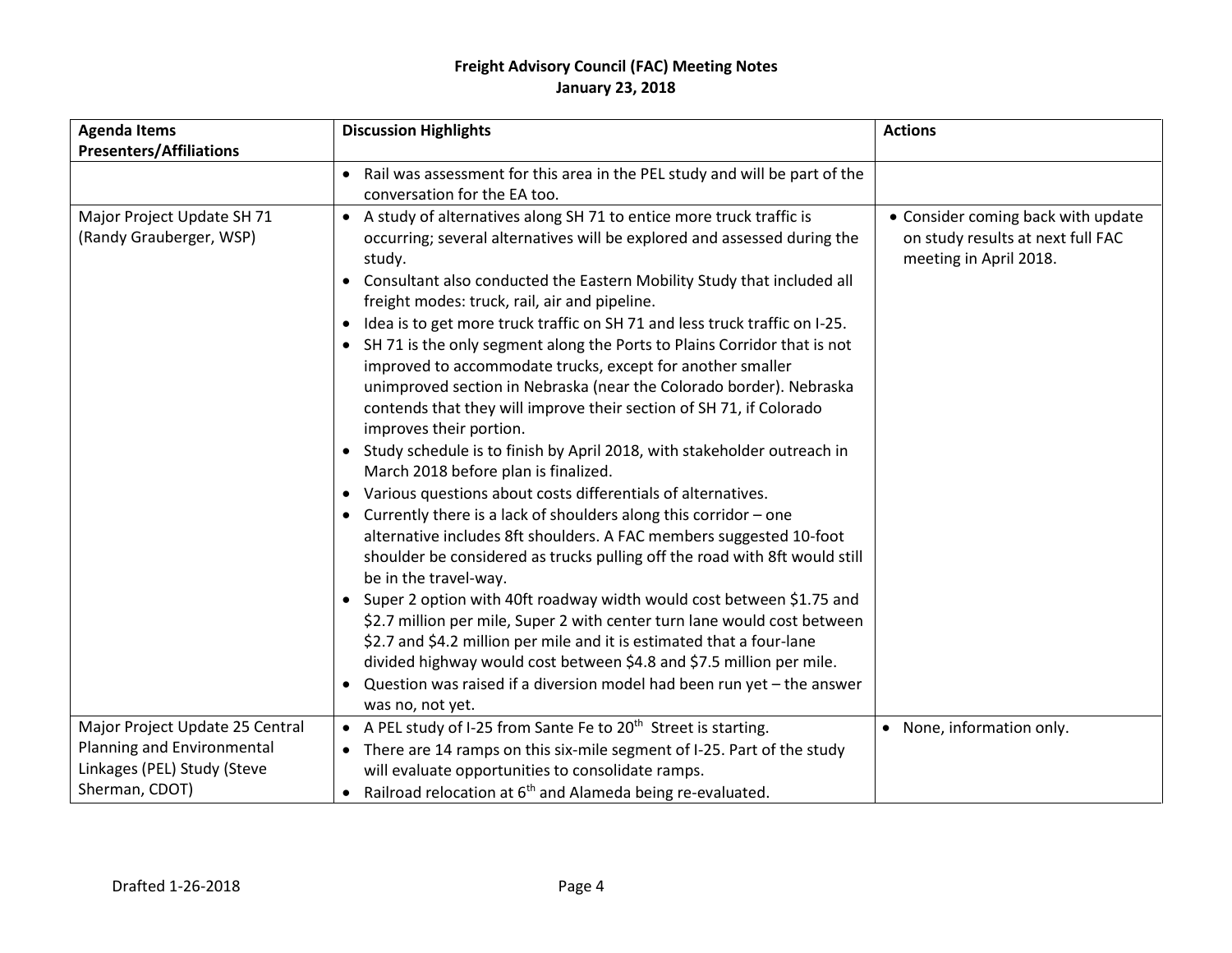| <b>Agenda Items</b>                                                                                                              | <b>Discussion Highlights</b>                                                                                                                                                                                                                                                                                                                                                                                                                                                                                                                                                                                                                                                                                                                                                                                                                                                                                                                                                                                                  | <b>Actions</b>                                                                                                                                                                                    |
|----------------------------------------------------------------------------------------------------------------------------------|-------------------------------------------------------------------------------------------------------------------------------------------------------------------------------------------------------------------------------------------------------------------------------------------------------------------------------------------------------------------------------------------------------------------------------------------------------------------------------------------------------------------------------------------------------------------------------------------------------------------------------------------------------------------------------------------------------------------------------------------------------------------------------------------------------------------------------------------------------------------------------------------------------------------------------------------------------------------------------------------------------------------------------|---------------------------------------------------------------------------------------------------------------------------------------------------------------------------------------------------|
| <b>Presenters/Affiliations</b>                                                                                                   |                                                                                                                                                                                                                                                                                                                                                                                                                                                                                                                                                                                                                                                                                                                                                                                                                                                                                                                                                                                                                               |                                                                                                                                                                                                   |
|                                                                                                                                  | • Handout with the following project milestones was distributed to<br>meeting attendees: Identify corridor needs and vision, purpose of<br>improvements, and related goals - Winter 2017; Alternatives<br>Development - Spring/Summer 2018; Evaluation of Alternatives -<br>Fall/Winter 2018; and Prioritization and implementation plan - Spring<br>2019.<br>Public Involvement and Stakeholder Engagement will be a key<br>$\bullet$<br>component of this PEL study.<br>Meeting attendees were invited to sign-up for project updates. Purpose<br>$\bullet$<br>and Need is being developed now.<br>• The study will last approximately 18 months. No alternatives have been<br>ruled out at this point in the process.<br>• CDOT is still working on ramp at Sante Fe to $6th$ Avenue – it is a four-<br>phased project. Phase 2 may be funded for 2020.<br>• Greg Fulton noted the need to extend accel and decel lanes along this<br>section of I-25.                                                                     |                                                                                                                                                                                                   |
| Eisenhower Johnson Memorial<br>Tunnel (EJMT) Pilot Program<br>Proposal (Grier Bailey, Petroleum<br><b>Marketers Association)</b> | • Grier Bailey of the Colorado Petroleum Marketers Association (PMA)<br>has meet with the FAC Steering Committee and meeting with the full<br>FAC for the first time on this matter.<br>• The concern is EJMT not permitting hazmat trucks through the tunnel<br>with Loveland Pass as the approved route. The EJMT permits hazmat<br>trucks when Loveland Pass is closed.<br>• Crash and fatality statistics regarding trucks traversing Loveland Pass<br>was presented to meeting attendees; approximately once every two<br>years a tanker truck is lost on Loveland Pass.<br>• Mr. Bailey is requesting a FAC letter of support for conducting a pilot<br>that allows tanker truck to use EJMT now that fire suppression<br>equipment is installed in the tunnel. PMA provided \$5 million to assist<br>with funding fire suppression in EJMT. PMA would need legislative<br>authorization to conduct the pilot that would phase permitting tanker<br>truck to use EJMT instead of Loveland Pass. CDOT and Colorado State | • Confirm with absent FAC members<br>they vote to approve by a quorum a<br>letter of support for<br>acknowledgement of Loveland Pass<br>issues with safety and the EJMT<br>Pilot proposed by PMA. |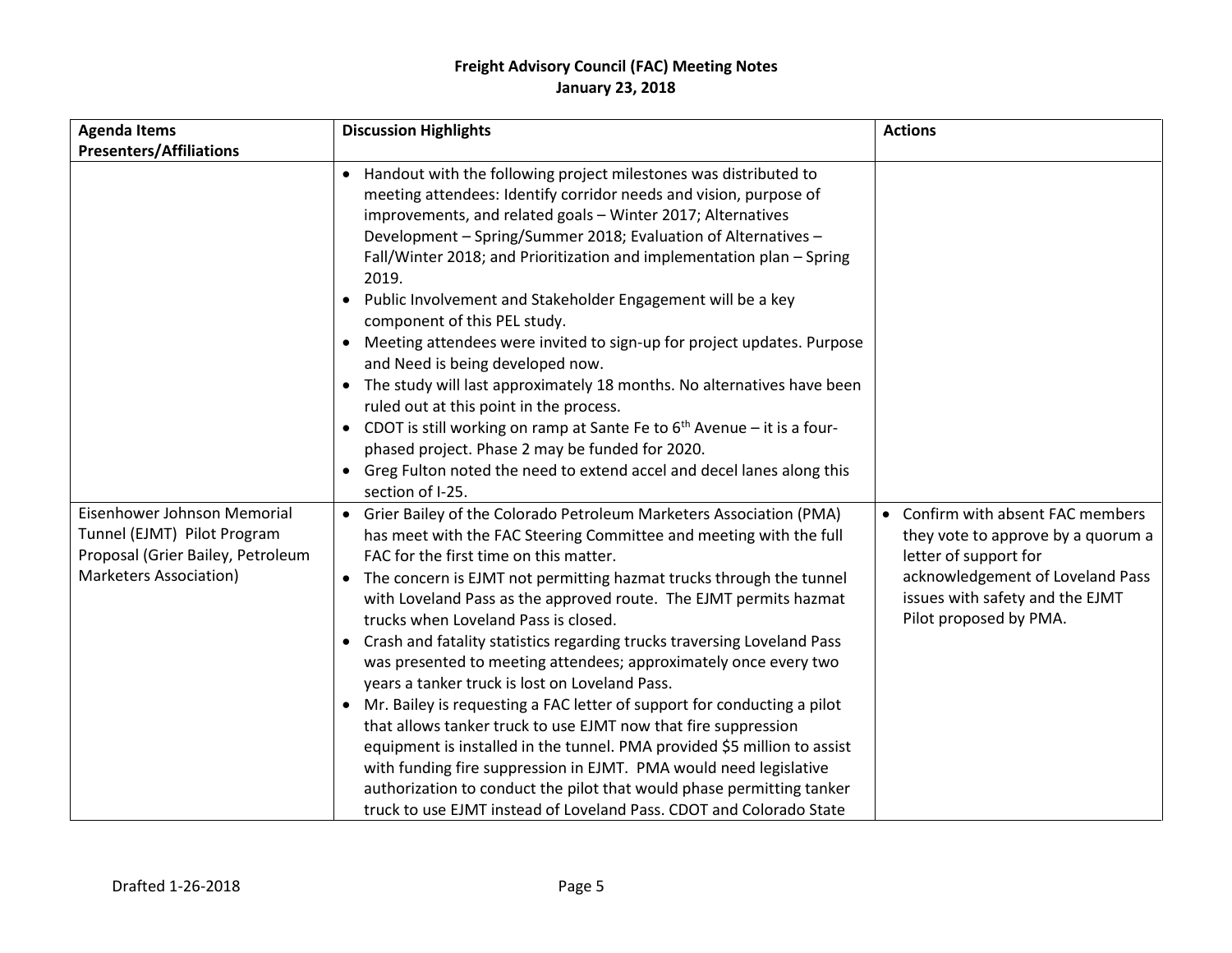| <b>Agenda Items</b>                                                                              | <b>Discussion Highlights</b>                                                                                                                                                                                                                                                                                                                                                                                                                                                                                                                                                                                                                                                                                                                                                                                                                                                                                                                                                                                                                                                                                                                                                                                                                                                                                                                                                           | <b>Actions</b>                                                                                                                                                                                                                                                     |
|--------------------------------------------------------------------------------------------------|----------------------------------------------------------------------------------------------------------------------------------------------------------------------------------------------------------------------------------------------------------------------------------------------------------------------------------------------------------------------------------------------------------------------------------------------------------------------------------------------------------------------------------------------------------------------------------------------------------------------------------------------------------------------------------------------------------------------------------------------------------------------------------------------------------------------------------------------------------------------------------------------------------------------------------------------------------------------------------------------------------------------------------------------------------------------------------------------------------------------------------------------------------------------------------------------------------------------------------------------------------------------------------------------------------------------------------------------------------------------------------------|--------------------------------------------------------------------------------------------------------------------------------------------------------------------------------------------------------------------------------------------------------------------|
| <b>Presenters/Affiliations</b>                                                                   |                                                                                                                                                                                                                                                                                                                                                                                                                                                                                                                                                                                                                                                                                                                                                                                                                                                                                                                                                                                                                                                                                                                                                                                                                                                                                                                                                                                        |                                                                                                                                                                                                                                                                    |
|                                                                                                  | Patrol have jurisdiction over designation of hazardous materials routes<br>in Colorado. PMA is seeking a petroleum exemption for gasoline and<br>diesel fuel in EJMT. Loveland Pass is the biggest safety concern for PMA<br>trucks.<br>• One accident along Loveland Pass can cost over \$700 million and \$630<br>million of environmental damage.<br>• A Colorado State Patrol (CSP) flow study of Loveland Pass<br>recommended to avoid use during peak hours.<br>• There is no bill now; predetermined EJMT Pilot Enterprise<br>predetermined goals established by legislation.<br>• CDOT and CSP agree to meet intent of pilot if it meets EJMT criteria.<br>EJMT Oversight Committee will give nod of yes, if local benchmarks<br>met.<br>Phasing of pilot includes: first 12 months - pilot transponders with<br>$\bullet$<br>trucks placarded; 12 -24 months - Westbound truck access; 24-36<br>months - all trucks permitted in EJMT. Current fire suppression system<br>cannot put out gas/oil fires - still needs enhancements to do this.<br>Requested FAC to acknowledge the problem of PMA trucks on Loveland<br>Pass and to support concept of proposed EJMT Pilot.<br>• FAC members noted that improved safety and mobility would not just<br>benefit trucks, but improve for all.<br>Meeting attendees unanimously agreed to support the PMA proposed<br>EJMT Pilot. |                                                                                                                                                                                                                                                                    |
| National Highway Freight Program<br>Project Selection Process and<br>Instructions (Jason Wallis) | • A truck parking survey is underway, a link to a survey related to this<br>study is forthcoming to FAC members.<br>• NHFP is a carve out of highway funds for freight.<br>FY 2018 there is \$16.2 million to spend.<br>• A total of 19 projects have been submitted.<br>Five Regions covered and include maintenance, TSM&O, and State<br>Freight Program projects.                                                                                                                                                                                                                                                                                                                                                                                                                                                                                                                                                                                                                                                                                                                                                                                                                                                                                                                                                                                                                   | Jason to distribute a link to a truck<br>parking survey to the FAC for FAC<br>members to then distribute out<br>further to get increased participation.<br>Disribute NHFP project evaluation<br>criteria on January 24th, and<br>instructions to fill out projects |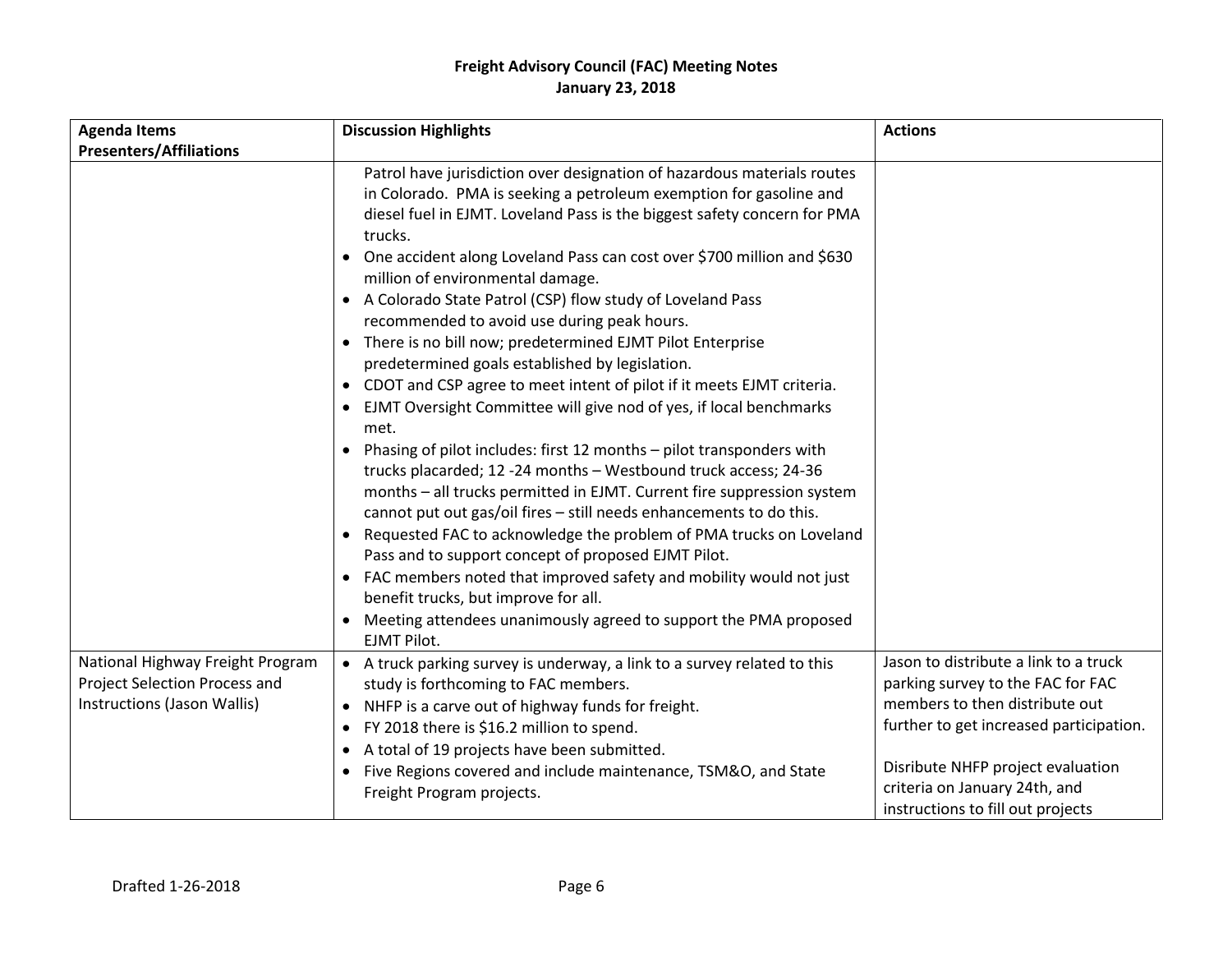| <b>Agenda Items</b><br><b>Presenters/Affiliations</b>                                               | <b>Discussion Highlights</b>                                                                                                                                                                                                                                                                                                                                                                                                                                                                                                                                                                                                                                             | <b>Actions</b>                                                                                                                                                                                                         |
|-----------------------------------------------------------------------------------------------------|--------------------------------------------------------------------------------------------------------------------------------------------------------------------------------------------------------------------------------------------------------------------------------------------------------------------------------------------------------------------------------------------------------------------------------------------------------------------------------------------------------------------------------------------------------------------------------------------------------------------------------------------------------------------------|------------------------------------------------------------------------------------------------------------------------------------------------------------------------------------------------------------------------|
|                                                                                                     | • Two types of projects - Primary freight focus projects, and freight<br>impacted projects.<br>FAC will be given an opportunity to comment in the near future at a<br>conference call on January 31st.<br>• Other important dates include: February $9th$ – Evaluations of projects<br>are due to Regions - which will drive Region review.<br>• February $16th$ modified evaluations due.<br>• February 20 <sup>th</sup> -Staff produces a project list reflecting FAC and Region<br>input.<br>Invitation to Conference call on the 31 <sup>st</sup> went out today.<br>The Transportation Commission is anticipated to approve the NHFP<br>project list in March 2018. | considered as a priority on January<br>26 <sup>th</sup> , and conduct an open conference<br>call on January 31st.                                                                                                      |
| Draft resolution for a joint CDOT<br>and E-470 Study to encourage<br>more freight traffic on E-470. | • Greg Fulton raised the concept of promoting more use of freight on E-<br>470 as it is an under-utilized facility. Only 4% of current traffic is<br>estimated to be freight.<br>• This would serve as an interim approach to provide more capacity for<br>freight before I-25 projects are finished.<br>Both CDOT and E-470 have expressed support for conducting this study.<br>$\bullet$<br>Greg submitted a draft resolution for the FAC's consideration.<br>Meeting attendees unanimously supported supporting this study and<br>$\bullet$<br>the associated resolution proposing it.                                                                               | • Confirm with absent FAC members<br>they vote to approve by a quorum a<br>letter of support for a resolution for<br>CDOT and E-470 to conduct a study<br>on E-470 to identify how to attract<br>more freight traffic. |
| Wrap-up/Next Meeting (Jason<br>Wallis)                                                              | Next FAC Steering Committee meeting is February 20, 2018.<br>$\bullet$<br>Next full FAC meeting is April 24, 2018.<br>$\bullet$                                                                                                                                                                                                                                                                                                                                                                                                                                                                                                                                          |                                                                                                                                                                                                                        |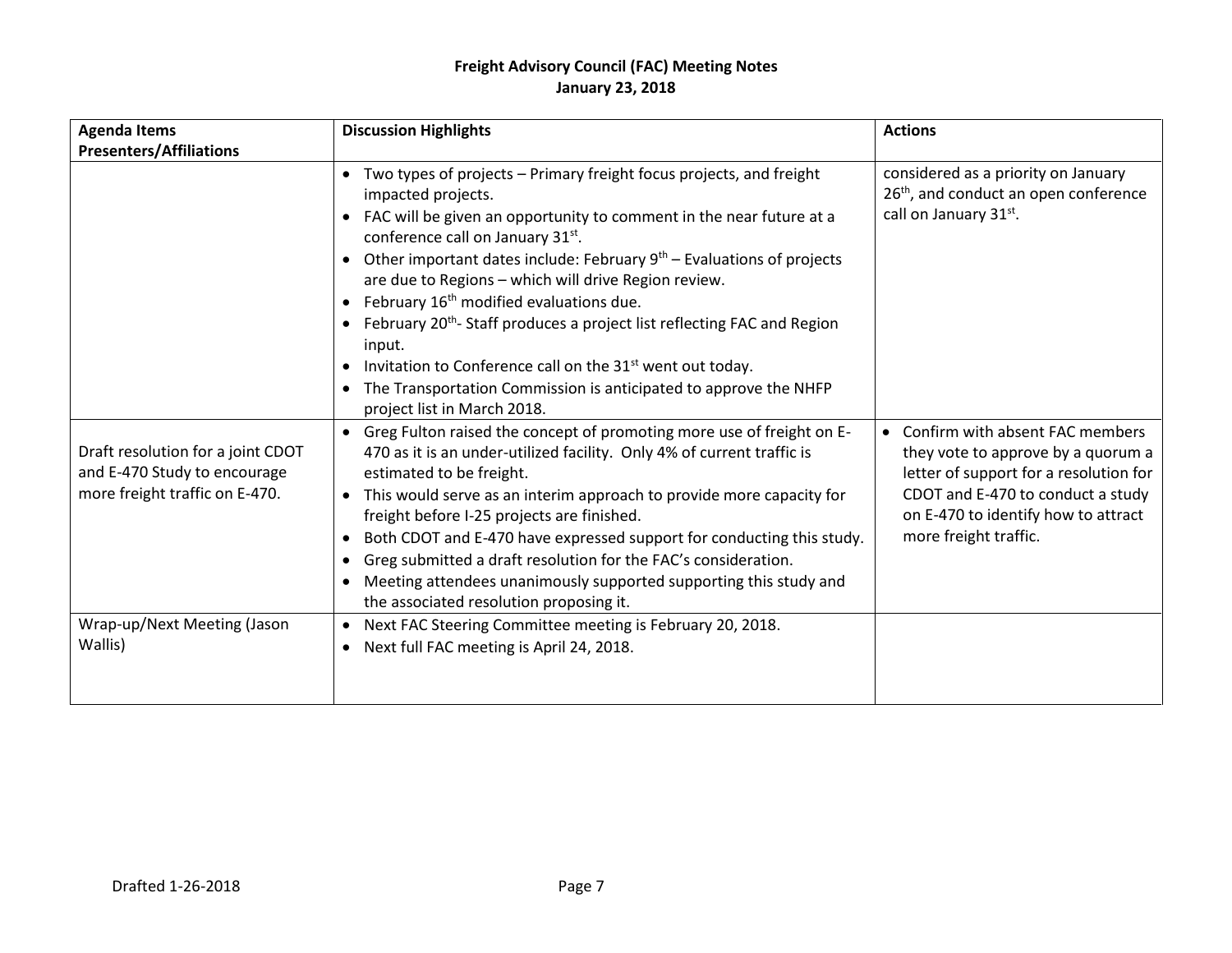|                         | <b>Freight Advisory Council (FAC) Meeting</b> |                                        |                            |
|-------------------------|-----------------------------------------------|----------------------------------------|----------------------------|
|                         | <b>Attendance Check List</b>                  |                                        |                            |
|                         | 1-23-2018                                     |                                        |                            |
| Check (if in            |                                               |                                        |                            |
| Attendance)   Last Name |                                               | <b>First Name</b>                      |                            |
|                         | <b>Current FAC Members</b>                    |                                        |                            |
|                         | Beedy                                         | Gary                                   |                            |
|                         | <b>Brittin</b>                                | Doug                                   |                            |
| $\boldsymbol{\chi}$     | <b>Brown</b>                                  | Laurie                                 |                            |
|                         | Dhuru                                         | Sarod                                  |                            |
| $\boldsymbol{\chi}$     | Fiser                                         | Kristal                                |                            |
| $\chi$                  | Fulton                                        | Greg                                   |                            |
| $\chi$                  | Goetz                                         | Andy                                   |                            |
|                         | Grambusch                                     | Don                                    |                            |
| $\chi$                  | Houg                                          | Jenyce                                 |                            |
|                         | Kirkmeyer                                     | <b>Barbara</b>                         |                            |
|                         | Lewis                                         | Mike                                   |                            |
|                         | Martin                                        | <b>Brian</b>                           |                            |
|                         | Morgan                                        | Jason                                  |                            |
|                         | Ogborn                                        | Mike                                   |                            |
|                         | Pelton                                        | Rod                                    |                            |
|                         | Perkins-Smith                                 | Debra                                  |                            |
|                         | Reed                                          | Tom                                    |                            |
|                         | Rich                                          | Tim                                    |                            |
| $\chi$                  | Rickershauser                                 | Pete                                   |                            |
|                         | Spaulding                                     | Carl                                   |                            |
|                         | <b>Steen</b>                                  | Norm                                   |                            |
|                         | Thompson Cassidy                              | Sara                                   |                            |
|                         | Tinsley                                       | Frances                                |                            |
|                         | Wagner                                        | Howard                                 |                            |
| X                       | Wallis                                        | Jason                                  |                            |
| $\chi$                  | Schurr                                        | Volker                                 |                            |
| X                       | <b>Stevens</b>                                | Jessica                                |                            |
| $\boldsymbol{\chi}$     | Van Schaick                                   | Jeff                                   |                            |
|                         | Killgore                                      | Jake                                   |                            |
|                         | Weart                                         | Wally                                  |                            |
|                         |                                               | Other Attendees 01-23-2018 FAC Meeting |                            |
| Check (if in            |                                               |                                        |                            |
| Attendance)             | Last Name                                     | <b>First Name</b>                      | Organization               |
|                         |                                               |                                        | Colorado/Wyoming Petroleum |
| X                       | <b>Bailey</b>                                 | Grier                                  | Marketers Association      |
| $\boldsymbol{\chi}$     | Bustow                                        | Aaron                                  | <b>FHWA</b>                |
| $\chi$                  | Sakaguchi                                     | Tracy                                  | <b>CMCA</b>                |
| $\boldsymbol{\chi}$     | Collins                                       | Kathleen                               | CDOT                       |